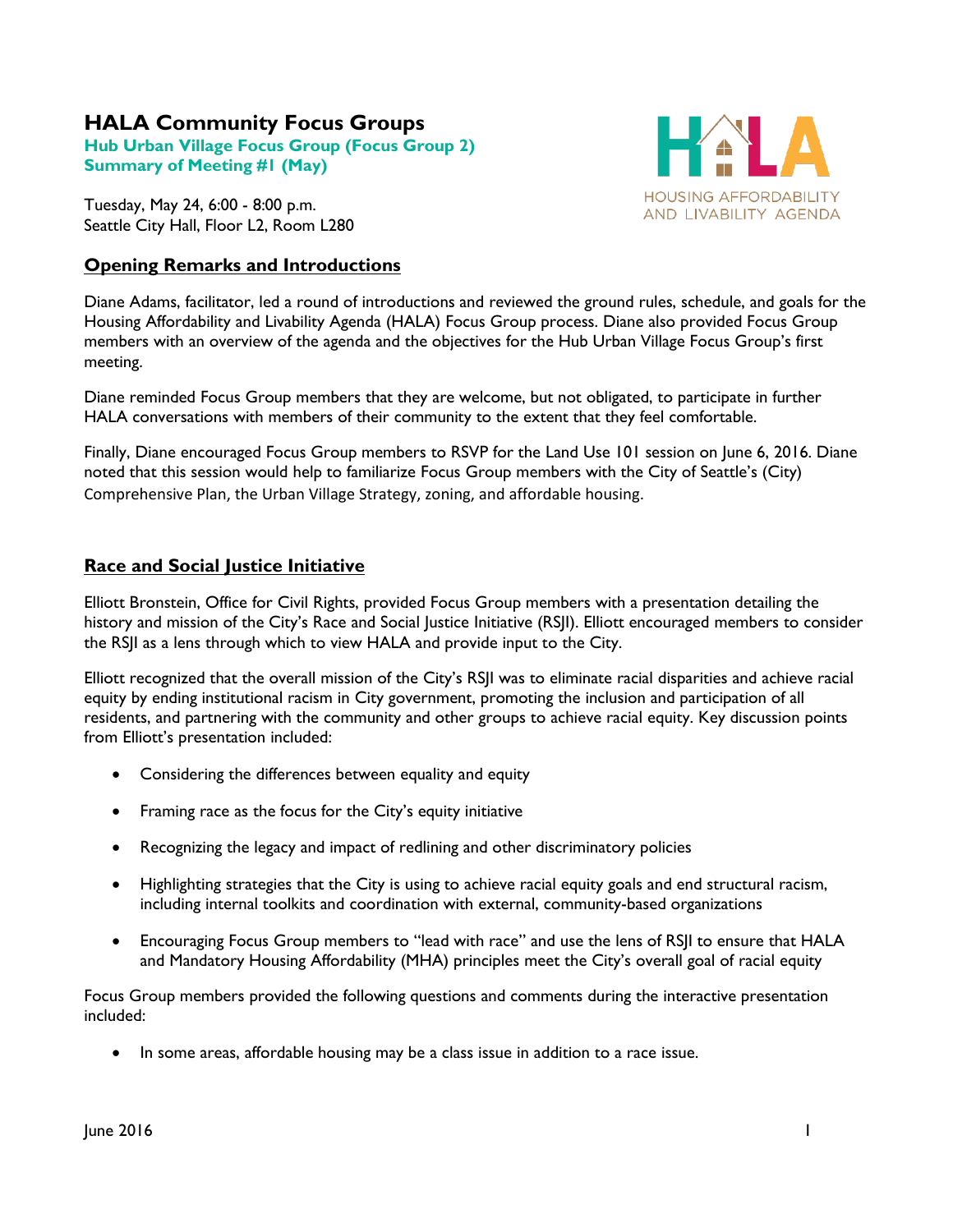- In certain cases, such as bussing students from northern Seattle to southern Seattle schools, voluntary equity programs appear to enjoy a greater level of public acceptance and buy-in than mandatory programs do.
- Homelessness also disproportionately affects persons of color in Seattle. HALA discussions should also keep this related social issue in mind.

Elliott thanked participants for their engagement and discussion. He encouraged Focus Group members to contact him with any additional follow-up questions.

## **Principles for Implementing Mandatory Housing Affordability**

Nick Welch, Office of Planning and Community Development, provided Focus Group members with an overview of MHA and MHA implementation principles. Key ideas from Nick's presentation included:

- MHA will seek to provide 6,000 affordable units over 10 years. These units will remain affordable for 50 years.
- Affordable housing will serve individuals and families who make no more than 60% of the area median income (AMI). (In 2016, the AMI for the Seattle-Bellevue HUD Metro Fair Market Rate Area is \$63,300 for an individual or \$90,300 for a family of four.) To be considered affordable, housing costs cannot exceed 30% of an individual's or a family's income.
- MHA will require affordable housing as commercial and multifamily development occurs. Key strategies include:
	- o Developers "performing" by constructing affordable housing units or "paying" into a fund to create affordable housing throughout the city.
	- o The City making zoning changes in Urban Villages, adding development capacity in commercial and multi-family zones, and expanding some Urban Village boundaries.
- The City engaged members of the public to gather an initial set of MHA implementation principles. These principles highlight the core tenets of MHA as well as community-generated principles that will shape MHA implementation.

Focus Group members provided the following questions and comments during the interactive presentation included:

- What percentage of new affordable units will be studio, one bedroom, two bedrooms, etc.?
- Will the availability of affordable housing units be broken down beyond individuals and families who make no more than 60% of area median income? Will there be options available for those who make significantly less than area median income?
- HALA covers many different initiatives, but the Focus Groups will be primarily discussing MHA. There is a broad spectrum of problems associated with affordable housing in Seattle… who is looking at the big picture to ensure that no vulnerable populations fall through the cracks? What is going to be done in the short-term to protect these individuals and families?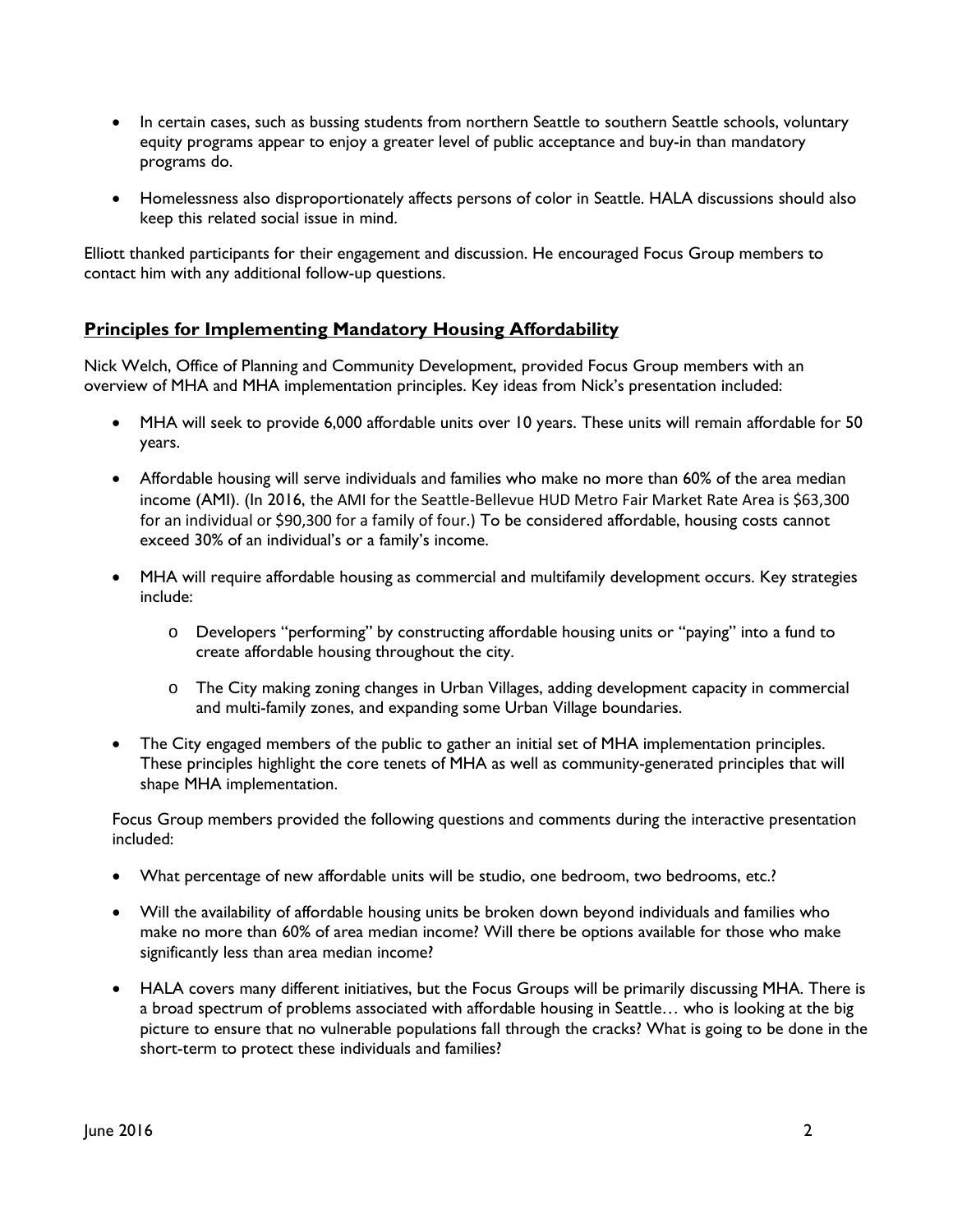- Can additional detail be shared regarding current Urban Village boundaries and potential Urban Village expansions? Noting cross streets would be helpful as Focus Group members conceptualize these proposed changes.
- How does MHA relate to the "Grand Bargain" struck by the HALA Advisory Committee?
- A glossary of HALA and MHA terminology would be a helpful addition to Focus Group materials.

Nick requested that Focus Group members review the MHA principles and provide feedback on posters hung throughout the meeting space. He also noted that Focus Group member comments on Group B principles, community-generated principles that would help to guide MHA implementation, would be most helpful to the City at this time. Nick stated that future Focus Group discussion on the MHA principles would incorporate additional focus and detail on those areas where members highlighted questions, thoughts, or concerns.

## **Observer Comment**

Diane invited the observers to share brief comments with the group:

- One observer requested additional information on upcoming citywide and neighborhood conversations.
- One observer cited concerns with the strategy of upzoning to address the City's affordable housing need. The observer noted that the City's financial projections do not take into account the value of homes that would potentially be demolished. The observer also cited concerns that upzoning could place increased pressure on Seattle's already overtaxed infrastructure and school system. The observer closed by stating that the City should carefully consider whether upzoning is the appropriate strategy to explore.

#### **Next Steps**

Diane thanked the group for their participation and discussion, and she highlighted that the group's next meeting would be held on June 21 from 6:00 p.m. – 8:00 p.m. Diane noted that the Focus Group would come together and review the questions and feedback that members provided on the MHA principles.

#### **Attendees**

#### **Focus Group members:**

- Adam Bejan Parast
- Alex Brennan
- Allen Grissom
- Beatrice Peaslee
- Chris Maite
- Clarissa Jarem
- David Evans
- Dean McBee
- Derek Scheips
- Eli Edwards
- Hannah Tang
- Isaac Mooers
- lenette Sifuentes
- Jennifer Cells Russell
- Jennifer Price
- Jody Grage
- Judy Bouse
- Katharine Kurfurst
- Laura Bernstein
- Luis Ortega
- Mary Monroe
- Melissa Lerch
- Shelly Cohen
- Sue Shaw
- Vanessa Laughlin